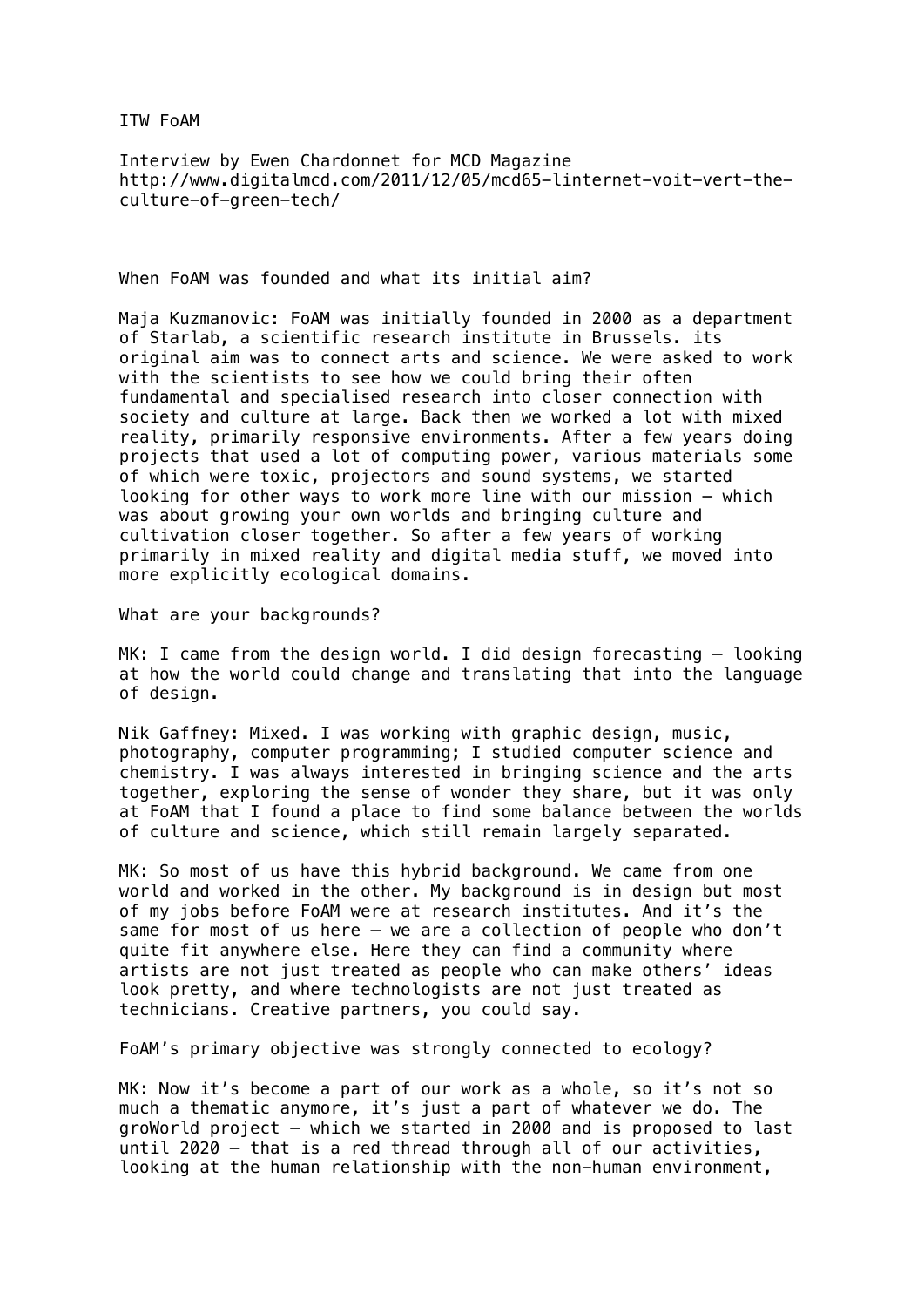and how we can make this relationship a bit more symbiotic.

How would you frame groWorld ?

MK: An interesting thing is that we tried to get it funded from the beginning, but it was only five or six years later that people started understanding why those working with technology and media would be at all interested in working with plants or the environment.

NG: It was never funded explicitly as a single program – parts of groWorld were always seen as offshoots of other projects. Shorter or longer-term activities we would always fit in somehow.

MK: For example, some of the things that we did in this project included designing seed balls – sometimes called seed bombs. We did this in various parts of the world, but I think the most interesting time was in Australia where a lot of the country's native flora is under threat of extinction. We worked with some botanists to design these collections of seeds so they could become little ecosystems where different kinds of plants are combined o help each other grow. You don't have to plant them, you just throw them.

The method was originally designed by Masanobu Fukuoaka, a Japanese farmer, and we adapted it to the urban environment. We held workshops with children where they would learn how to make these balls and how to spread them through their cities. You can just throw them somewhere, since they don't need a lot of soil – just a little bit of soil to get their roots in – and it's adequate because the balls are made of compost and clay, so the seeds can basically sprout from this little ball. The selection of seeds is made so that the different species can support each other rather than compete.

Another example of what we are doing in groWorld, is a permaculture game we are developing called Germination X. It is designed as a contrast to FarmVille, which is very much centred on a monocultural, industrial farming model. Our game is designed to encourage players to see how plants can collaborate with each other as they grow. We want participants to gain an insight into the principles of permaculture, for example, how you need to observe the system before messing with it.

NG: We want to shift perspective from the style of industrial agriculture that we can see in FarmVille and look at plants as central characters in the way we interact with them. To explore how plants themselves can act together within the surrounding environment.

MK: Another offshoot of groWorld is Boskoi, a mobile app to help urban foragers recognise and record information about edible plants in cities. It can also provide information on when to harvest them and how to prepare them or what to avoid. So if you are in an unfamiliar city you can find edible local plants with the map. Boskoi is available on the Android Market and was developed by FoAM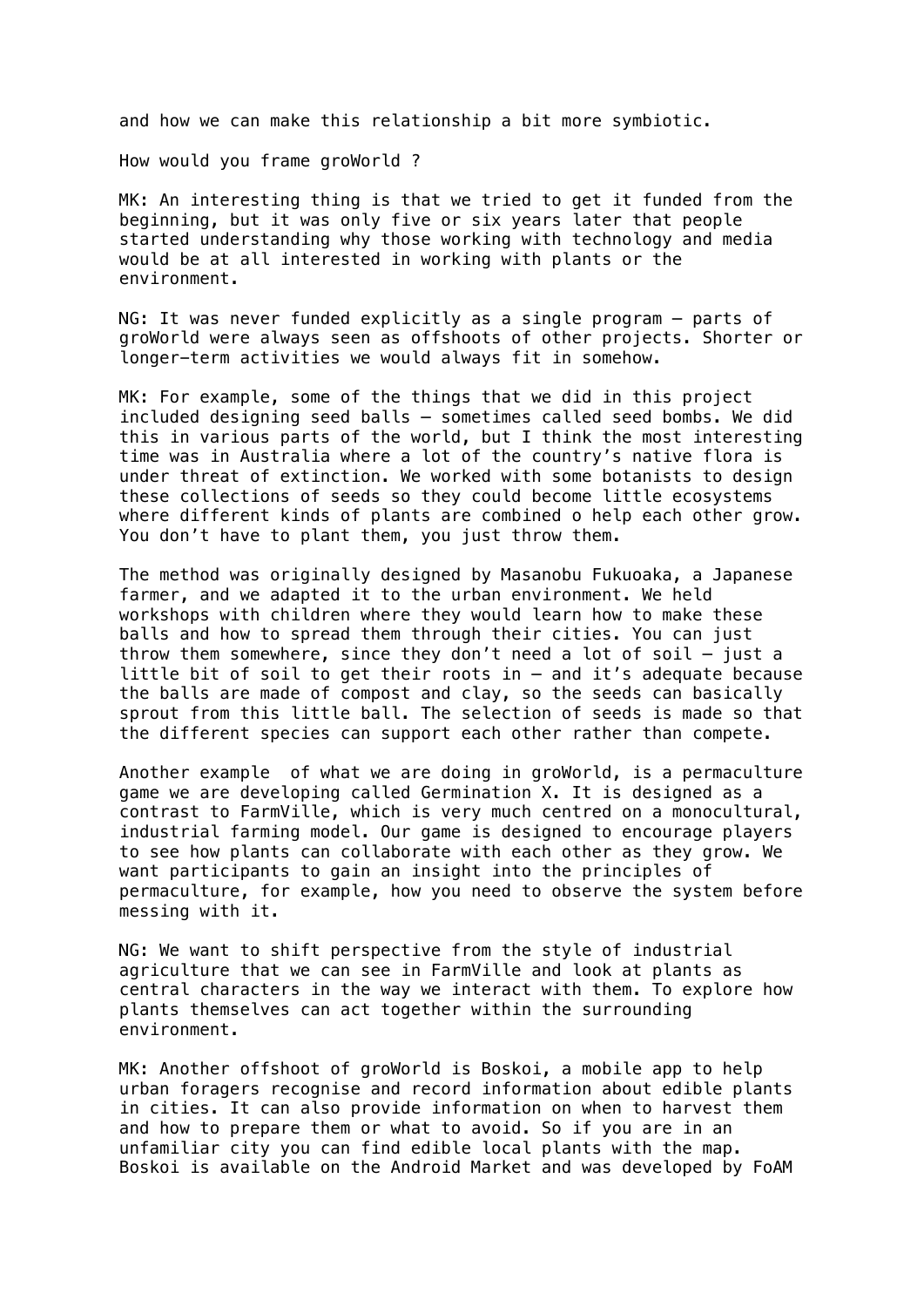Amsterdam in collaboration with Urbanibalism.

FoAM has studios in Brussels, Amsterdam, Stockholm and Helsinki. We didn't want to become a monolithic institution, but instead to have small studios where we would work together in a flexible way.

Currently for groWorld we are just starting work on a project to bring all these disperse components into a single story. The story might be based on a quote by Fukuoka that reads: "the ultimate goal of farming is not the growing of crops but the cultivation of human beings." So we are looking at human-plant communication and working with biotechnologists who are helping to design some experiments to see wether we can communicate with plants in a more effective way.

NG: There is also a reference here to Terence McKenna, who suggests in his essay "Plan/Plant/Planet" that we can find a way to communicate with the interplanetary Other through plants.

MK: Germination X is currently in testing – it is playable, but not yet as a complete game. It is developed as a social game which you can play from Facebook, but we are also working on compatibility with other platforms. You can use a Facebook ID to log in but don't need to. In the next few months it should run on Diaspora, which at the moment, is more interesting as a conceptual structure for the game.

What are some of your other recent activities?

MK: Luminous Green is a series of workshops that started in 2007 to look at the relations between culture, technology and ecology in turbulent environments. It is a series in which we bring people together from spheres as diverse as possible. Individuals from business or politics, activists, gardeners, cooks, scientists, designers – we put them together in a pressure cooker, we take them out of their normal settings and spend a few days using participatory techniques such as open space to get them really talking to each other about the issues.

NG: One motivation for this is that environmental discussions are very easily polarised. When you talk to politicians, they say it is up to business and civil society, when you talk to business people they say it is up to politicians or consumers, when you talk to the activists they say it is a problem with government or big business. And almost everyone forgets the ecologists and climate scientists. So the approach has been to bring all these people with different world views together in the same room so they could really talk to each other instead of blaming each other.

We're doing this to get to a broader understanding of what these problems involve. These are wicked problems, and they are not going to be solved through simple policy tweaks or consumer behaviour changes or by blowing up some GMO farms or something like that. To build a useful and pragmatic understanding from these different perspectives it is useful for policy makers to understand better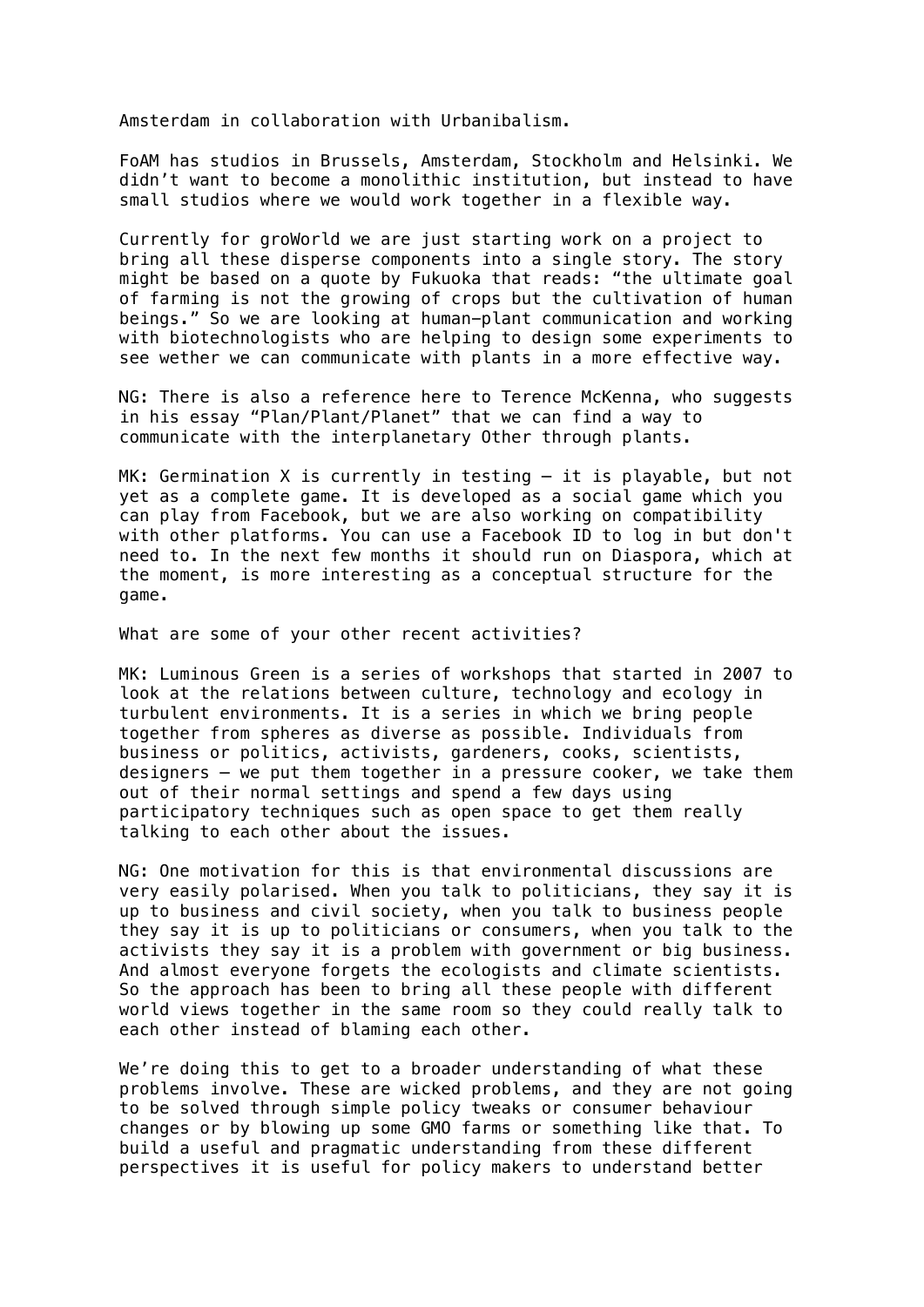where the activists are coming from or where designers could provide insight into the consumption cycles or things like that.

It is a continuing series and when we started there weren't many initiatives like it around, but now there are quite a few more. It shouldn't matter which sector the participants come from, but that they obviously care about the environment. Each of them might have a very different idea of what that care is, but if you start relating to each other first as people, and not as activists or business people or whatever, you can establish some interesting common ground as humans able to work together.

Is it related to Transition Towns?

NG: Similarly to the Transition Network we take the ideas of permaculture seriously and share many of their concerns. One of the differences with Luminous Green could be a more holistic view of technology. We can't ignore the technologies developed over the last few centuries and retreating to a pre-industrial rural existence is not really an option on a global scale. We are continuously urbanising and developing new technologies and it can't be a viable answer just to say, OK let's go back to living on a beautiful farm like in the old days with chickens and vegetables and smallpox. Sure there is a lot to be learnt from history, but there might be technologies that are not being explored in that context – some uses of nanotech or genetic engineering for instance. What we want with Luminous Green is not to be prescriptive about one technology or another, but to try to understand the process of Transition and find useful stuff that could be applied elsewhere. We don't want to make a movement, more to build a way of thinking about these concerns to help provide context for actions.

MK: The technology is clearly a difference, and we didn't want to exclude business or politics from the debate. Sure we may think we are alternative enough that we can build a different world without these people, but some of them do have a genuine desire to improve things, even if it is in a very different way we might not understand. Why not at least talk to them?

NG : These are people who are preparing for transition, in the way Transition Towns talk about transition, but inside large corporate entities or complex bureaucracies. There could be a lot to learn from both transitions in such hierarchies and the successful towns in the UK.

MK : An interesting thing at Luminous Green is bringing this diversity of people together to see what happens. Sometimes they fight, sometimes they really learn from each other.

You are also interested in the theme of resilience?

MK : We recently started a project called Resilients. Something like a guild for resilient superheroes, from paramedics to guerilla clock restoration. It is about speculative culture, about asking "what